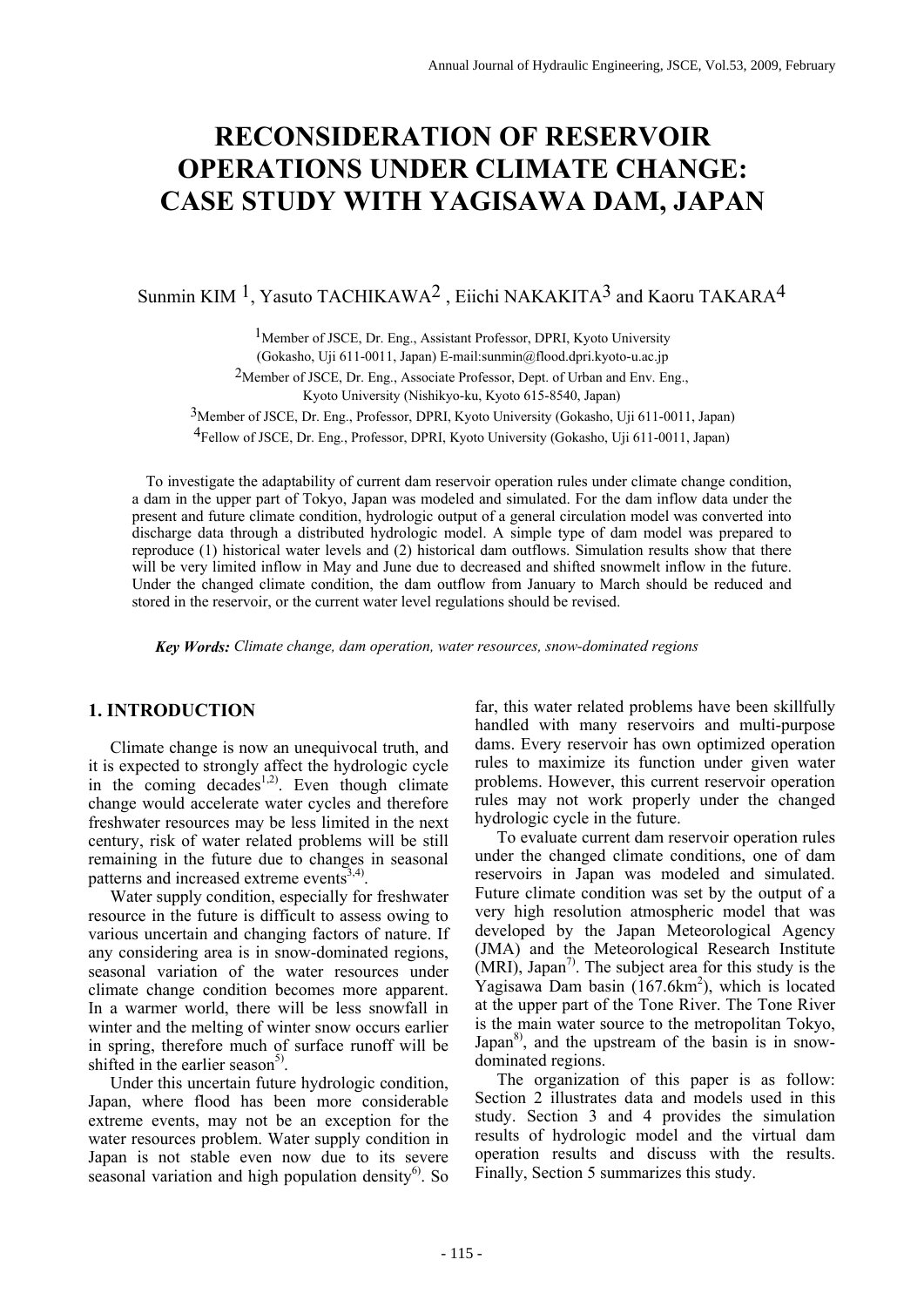# **2. DATA AND MODELS**

#### **(1) Very High Resolution Atmospheric Model, AGCM20 and Hydrologic Output Data**

JMA and MRI have developed a prototype of the next generation of global atmospheric model, which produces 20-km spatial and 1-hour time resolution output, for the use of both climate simulations and weather predictions<sup>9)</sup>. The global atmospheric model (hereafter, AGCM20) performs at a triangular truncation 959 with the linear Gaussian grid (TL959) in the horizontal, which has 1920×960 of grid cells of about 20 km size, and with 60 levels in the vertical. Refer to Mizuta et al.<sup>7)</sup> and Kitoh and Kusunoki $^{9}$  for more details on the model.

The hydrologic data used in this study are the test-running output of the AGCM20 provided by the MRI as of 2008. The model provides two separate outputs for present climate (1979~1998) and future climate  $(2075 \sim 2094)$ . The model adopts observed monthly mean climatologic sea surface temperature (SST) as boundary condition of the controlled simulation. For the projection simulation, future SST was estimated from the previous GCM outputs simulated under the A1B scenario.

The AGCM20 output data used for this study are mainly related to hydrologic variables. Five variables as shown in **Table 1** were used as input data of a distributed hydrologic model and it was converted into discharge data. The *prcsl* indicates daily rainfall amounts reached to the soil layer, and *sn2sl* is daily snowmelt amount into the soil layer. For more accurate runoff simulations, the daily *prcsl* and *sn2sl* data were downscaled in hourly resolution using the time series of the *precipi* (rainfall + snowfall, hourly) variables, and the *evpsl* (evaporation from the soil layer, daily) and *trnsl* (transpiration from the soil root zone, daily) values were used as it is.

## **(2) Yagisawa Dam and Its Modeling**

Yagisawa dam is located at the upper part of the Tone River basin and it has  $167.6 \text{ km}^2$  of catchments area (see **Fig. 1**). The dam was built in 1967 for flood control, hydropower generation, and drinking water supply $10$ . Observed daily water level, inflow and outflow of ten years (1994~2003) were prepared from the dam database $10$  of the Ministry of Land, Infrastructure and Transport (MLIT), Japan and presented in **Fig. 2** and **3**. Dayby-day averaged values (bold blue and red lines) show the annual trends of the inflow and outflow. Average annual inflow and outflow are  $16.788m<sup>3</sup>/s$ and  $16.921 \text{m}^3/\text{s}$ , respectively. It has 204.3 million  $\text{m}^3$ of total reservoir volume and  $175.8$  million  $m<sup>3</sup>$  of effective volume. The normal high water level (NHWL) is 850.0m (mean sea level), and the lowest water level (LWL) is 796.5m (see **Fig. 4**).

**Table 1.** Annual mean amount of AGCM20 output (20 years of average for each term)

| <b>Output of</b><br>AGCM20 | Annual mean of the Yagisawa dam basin |                      |                             |
|----------------------------|---------------------------------------|----------------------|-----------------------------|
|                            | Present<br>(unit: mm)                 | Future<br>(unit: mm) | <b>Changes</b><br>(unit: %) |
| precipi                    | 1907.27                               | 1907.82              | $+0.03$                     |
|                            | (1,775.96)                            | (1,851.03)           | $(+4.23)$                   |
| prcsl <sup>1</sup>         | 804.76                                | 1005.03              | $+24.89$                    |
|                            | (1,335.58)                            | (1,510.99)           | $(+13.13)$                  |
| $sn2s l^2$                 | 880.06                                | 677.26               | $-23.04$                    |
|                            | (269.25)                              | (167.55)             | $(-37.77)$                  |
| evpsl <sup>3</sup>         | 110.71                                | 150.81               | $+36.22$                    |
|                            | (277.55)                              | (329.92)             | $(+18.87)$                  |
| trnsl <sup>4</sup>         | 237.43                                | 273.25               | $+15.09$                    |
|                            | (240.28)                              | (275.84)             | $(+ 14.80)$                 |
| Net-Precipi.               | 1336.68                               | 1258.21              | $-5.87$                     |
| $1+2-3-4$                  | (1,087.00)                            | (1,072.78)           | $(-1.31)$                   |

\* ( ) is the values of the Tone River basin



Fig. 1 Location of the upper Tone River basin (outlet: Kurihashi station,  $8,772 \text{ km}^2$ ) and the Yagisawa dam basin  $(167.6 \text{ km}^2)$ . Red diamond marks (right) are the center of the AGCM20 output grid cells.



Fig. 2 Observed inflow (blue) and outflow (red) of each year (1994~2003) and day-by-day averaged values of inflow (bold blue) and outflow (bold red).



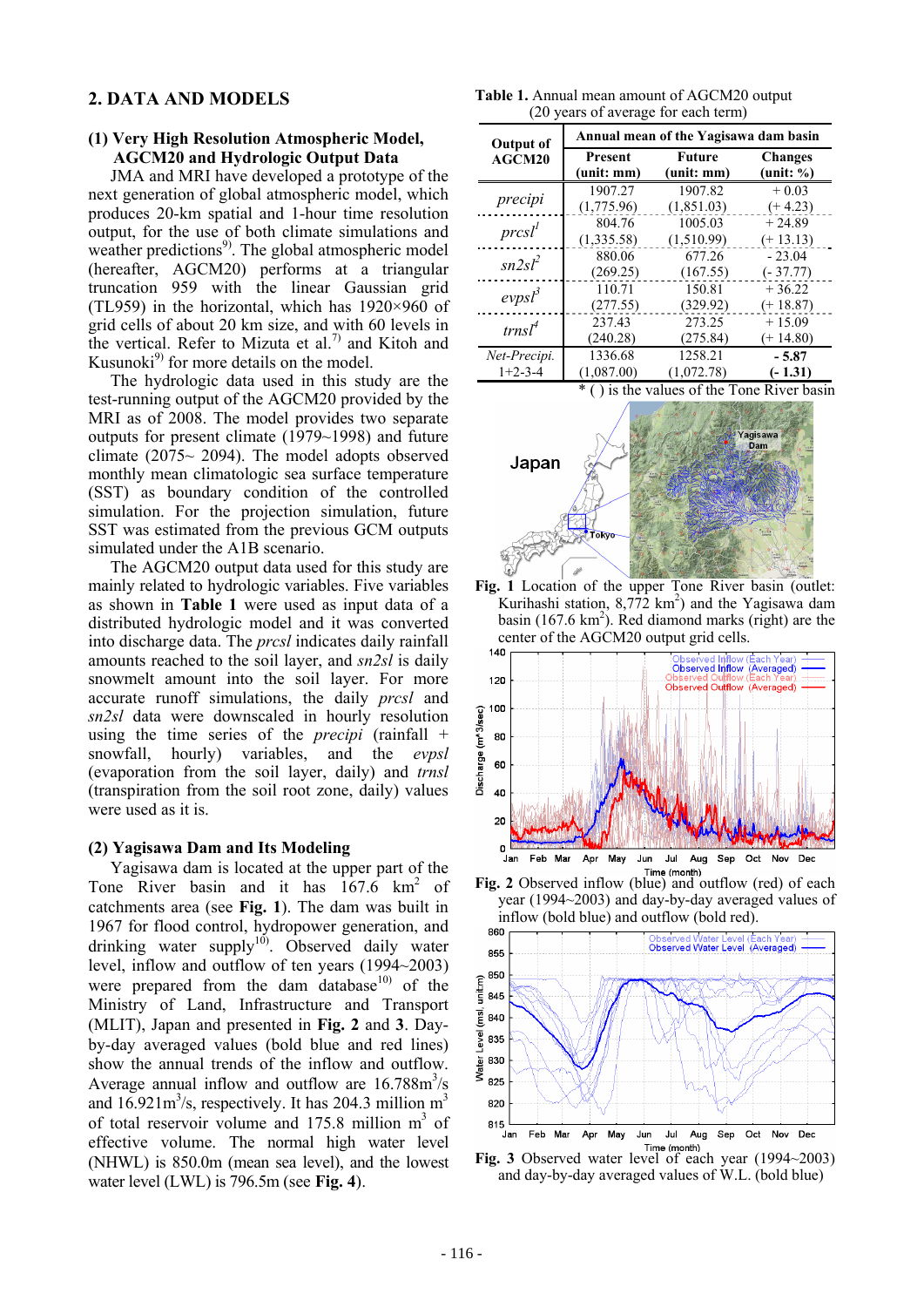The main water source into the dam reservoir is snowmelt inflows from April to May. The reservoir prepares some storage space in the early spring for this snowmelt inflow, and provides some amount of water to the downstream. The water level reaches to the NHWL (850.0m) in the middle of May and maintains this level until July (concretely, from  $21<sup>st</sup>$ May to  $1<sup>st</sup>$  August). Another big release from the dam is in August and September to prepare flood inflow. During this release, water level should be higher than 830.0m until  $26<sup>th</sup>$  August, 827.8m until  $1<sup>st</sup>$ September, and 816.8m until  $25<sup>th</sup>$  September. After the end of September, the dam holds inflow little by little and water level rises to the NHWL.

The observed W.L. (**Fig. 3**) generally followed the prescribed regulations, but there were also many times of irregular operations. Because the amounts and arrival times of dam inflows will be different every year and hard to expect, a certain level of irregular operation by operator's intuition might be unavoidable. However, it is not easy to consider this kind of irregularity into a dam model, and if the dam model works on the perfect inflow information, the simulation is unrealistic.

In this study, a simple type of dam model was prepared to check the aptitude of the current dam reservoir operation rules under the changed climate condition. Objectives of the dam modeling in this study are to reproduce (1) historical water levels and (2) historical outflows. The historical outflows and water levels are day-by-day averaged values of 10-years observation, which are shown in **Fig. 2** and **3**, respectively. More details of the dam model developed in this study are described in Section 4.

## **(3) Hydrologic Model and its Calibration**

For the simulation of dam inflow using the AGCM20 output data, a distributed hydrologic model was composed for the Yagisawa dam basin, using an object-oriented hydrologic modeling system,  $OHyMoS<sup>11</sup>$ . The kinematic wave model for surface and subsurface flow simulation<sup>12)</sup> was utilized in the system to simulate rainfall-runoff procedure, and river channel routing is also considered by solving the kinematic wave equation. This type of model composition was successfully applied on the Yodo River basin by Sayama et al.<sup>13)</sup> to evaluate the impact of climate change on flood disasters in the future, including dam reservoir operation models for the flood control. However, the dam models that are introducing in this study is different to the dam model of Sayama et al.<sup>13)</sup>

Snowmelt functions are not included in the hydrologic model of this study, and the model directly utilizes the snowmelt amount (*sn2sl*) data among the output of AGCM20. Evapo-transpiration losses are considered in the model with the AGCM20 output, *evpsl* and *trnsl*.



**Fig. 4** H-V (water level - reservoir Volume (million m<sup>,3</sup>) and the specific W.L. of the Yagisawa Dam.



The calibration was fulfilled with summer season (July~October) observation data of 1994~1998.

The hydrologic model was calibrated manually using the observed data of rainfall and daily inflow into the Yagisawa dam within the summer season (July  $\sim$  October) of five years (1994  $\sim$  1998). The model produces hourly discharge data, and it was up-scaled to daily and compared with the daily observed inflow data. The rainfall data was prepared using the AMeDAS data, and a monthly uniform evaporation amount was estimated from the observed data $14$ <sup>14)</sup>. There are five parameters to be optimized in the model and they are roughness coefficient *n* (= 0.03 m<sup>3</sup>/s), soil depths  $d_s$  (= 0.40 m),  $d_c$  (= 0.21 m), hydraulic conductivities  $k_a$  (= 0.108 m/s) and  $k_c$  (=0.012 m/s), which determine the velocity of saturated and unsaturated subsurface flow, respectively. As shown in **Fig. 5**, the calibrated model shows good model performances on both low flows and peak flows.

## **(4) Methodology**

Procedures of this study to evaluate the current dam operation rules are as follows. Firstly, rainfallrunoff simulations were conducted with the calibrated hydrologic model, using the AGCM20 output for the present  $(1979 - 1998)$  and future (2075~2094) climate condition, and dam inflow data were prepared. Secondly, dam models were composed (1) to reproduce the historical water levels and (2) to reproduce the historical dam outflows. Thirdly, these two dam models simulated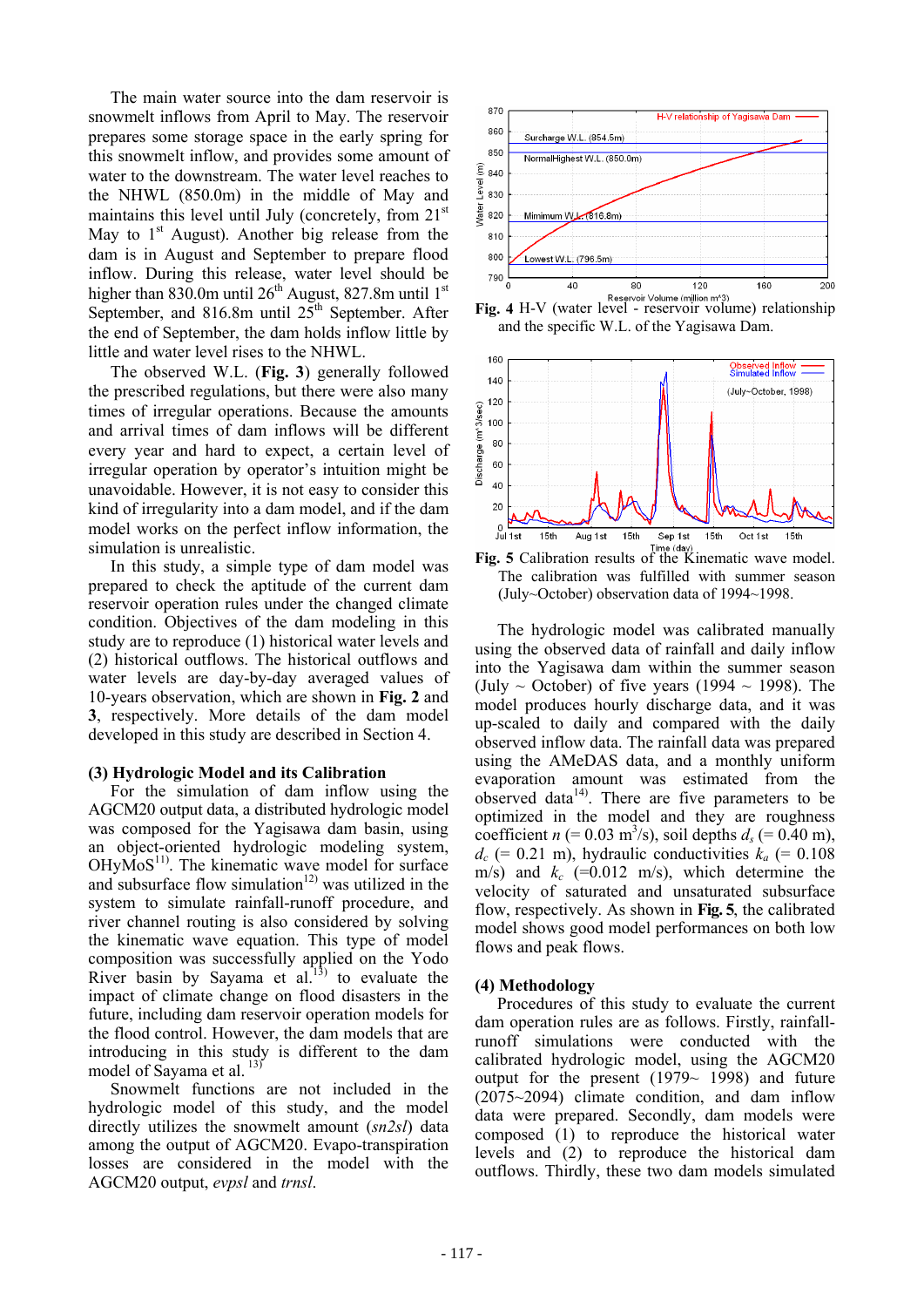water level and outflow with the present and future inflow. Lastly, the simulation results were analyzed to investigate adaptability of current dam reservoir operation rules under climate change condition in the future.

## **3. RUNOFF SIMULATIONS WITH THE AGCM20 OUTPUT DATA**

#### **(1) Dam Inflow Simulations**

Rainfall-runoff simulation to calculate Yagisawa dam inflows was fulfilled using the output of the AGCM20, and the results are presented in **Fig. 6**. As it was expected, the melting of winter snow in the future occurs earlier, and much of runoff is shifted and flattened in the earlier season. The pattern of the summer season discharge does not show noticeable changes in the future. The day-by-day averaged discharges for the present and the future provide apparent distinction of those two terms.

#### **(2) Water Balance Checking**

Average annual inflow from the rainfall-runoff simulations under present climate condition is 7.172  $\text{m}^3\text{/s}$  (6.988 m<sup>3</sup>/s under future climate condition), and it is equivalent to 1,349.6 mm of annual precipitation (area of the Yagisawa dam basin is  $167.6 \text{ km}^2$ ). However, the annual average inflow of the observation,  $16.788 \text{ m}^3/\text{s}$  is equivalent to 3,158.9 mm of annual precipitation. Because there was a big difference of water volume between the observed and simulated inflow, it was not able to carry out proper dam model operations.

According to the AMeDAS observed data on the dam basin (Nikko-41166: 2,127.9 mm, Nas-41011: 1,865.4 mm, Fujiwara-42046: 1,777.7mm), annual precipitation amount is not sufficient to match with the annual dam inflow. However, it is also difficult to sure whether the AMeDAS has successfully observed much snowfall in a highly mountainous area. Therefore, the observed inflow was set as the base water volume, and the simulated inflow were modified to match its water amount to the observed inflow. The simulated inflows both for the present term and future term were revised by multiplying a factor 2.340, which is a ratio of the observed annual mean inflow,  $16.788 \text{ m}^3$ /s and the simulated annual mean,  $7.172 \text{ m}^3/\text{s}$ .

The revised inflows are presented in **Fig. 6** both for the present (blue line) and for the future (red line). The discrepancy of the average inflow of the present (bold blue line) to the observed inflow (bold black line) in **Fig. 6** is because of inherent error in the input precipitation. Monthly precipitation of the AGCM20 output also has some discrepancies to the observed monthly precipitation.











**Fig. 8** Simulated (for the given water level) water level of Yagisawa Dam. Observed water level, which is the target of the simulation, is presented with bold black line. There are many water shortages during May and June in the future compared to the present.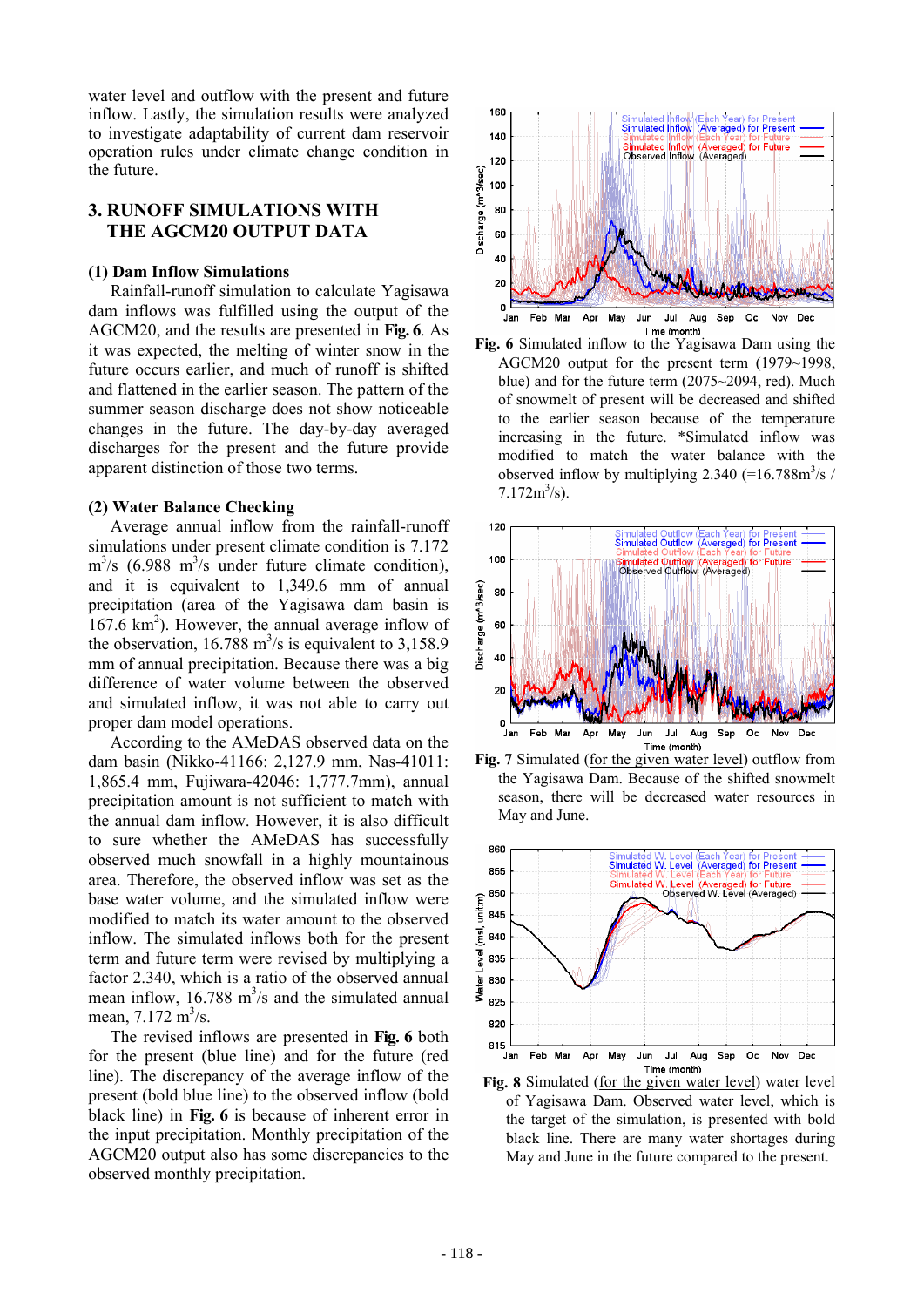## **4. SIMULATION OF DAM OPERATION WITH THE GIVEN CONDITIONS**

## **(1) Simulations with the Water Level Regulations**

The first dam model developed in this study is for reproducing the historical water levels (averaged values) shown in **Fig. 3**. This 10-year of average water level is the target water level in the first dam model. The simulation rules to operate the dam under this purpose are as follow: (1) if water level is higher than the target W.L., release the extra water to have the same W.L. to the target W.L., (2) if W.L. is lower than the target W.L., outflow is 0.0  $m<sup>3</sup>/s$  until the W.L. reaches to the target W.L., (3) dam outflow can not exceed  $60.0 \text{ m}^3$ /s, and the exceeding outflow is carried over to the next day, and (4) the relationship of the dam W.L. and the reservoir water volume is following the H-V relationship given in **Fig. 4**.

The simulated dam outflow and water level with the given water level regulations are presented in **Fig. 7** and **8**. The variant simulation results of year by year were summarized with the day-by-day averaged values. The observed outflow and water level are also presented for the reference to the simulation results analysis.

From this dam simulation results, it is able to see the apparent results of the shifted snowmelt season in the future. From January to the end of March, dam outflows of the future will be larger than the present one (see **Fig. 7**) because of abundant inflows in this season (**Fig. 6**). However, due to decreased snowmelt inflow, there will be very limited outflow in April and May (**Fig. 7**). If it is necessary to keep the water level higher than the simulation result and to release some amount of water from April to June, the target water level in March should be higher than 835.0 m in the future, and dam release from January to March should be smaller than the simulated one.

Dam simulation results with the present term data also shows some amount of discrepancy in the outflow pattern compared to the observations: over release in April and water shortage in May and June. This is mainly caused the inherent discrepancy in the inflow of the present term to the observed inflow (see **Fig. 6**), and this is originally comes from the AGCM20 output data error as explained in the previous section. After August, both dam simulation results for the present and future climate condition show successful match to the given water level and outflow as well.

#### **(2) Simulations with the Outflow Regulations**

The second dam model developed in this study is to reproduce the given dam outflow, which is the







Fig. 10 Simulated (for the given outflow) outflow of the YagisawaDam. Both simulation results successfully keep the given condition (designed outflow) except excesses in April and shortage in summer of future.

averaged historical outflow shown in **Fig. 2** with the bold blue line. This 10-year of average outflow is the target outflow in the second dam model. The regulation rules to reproduce the given outflow are as follow: (1) if W.L. is between the minimum W.L.  $(816.8 \text{ m})$  and the surcharge W.L.  $(854.5 \text{ m})$ , store the inflow and release the target outflow, (2) if W.L. reaches to the surcharge W.L., release the target outflow and inflow as well, (3) if W.L. is lower than the minimum W.L., outflow is 0.0  $m^3/s$  until the W.L. is getting higher than the minimum W.L., and (4) the relationship of the W.L. and the reservoir volume is following the H-V relationship given in **Fig. 4**.

Dam simulation results using the given outflow regulations are presented in **Fig. 9** and **10**. Both simulation results for the present and the future are rather successfully following the designed outflow (see **Fig. 10**). Except several times of exceeding cases in April and shortage problem in summer season of the future, the day-by-day averaged